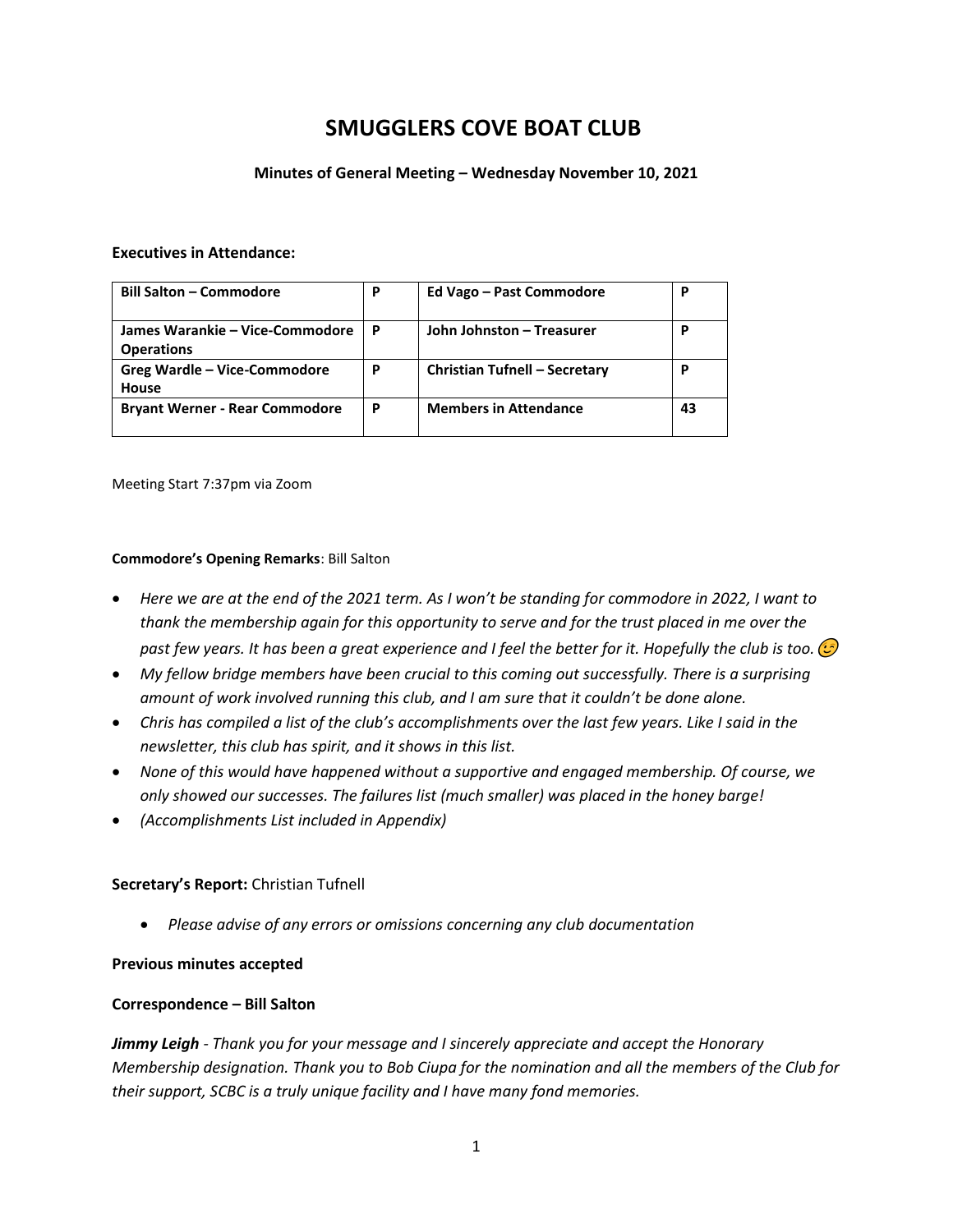*Rick & Wilma Bosgraaf -Thank you, we very much appreciate that the club has honoured us in this way. We always felt it was a real privilege to be a member of SCBC and are overjoyed that we will be able to visit again. Thanks to all and we will see you next season.*

*Nancy Mennie - Nancy's thanks the club for the flowers sent by the club on the passing of her father*

*Niagara Jet Adventures - Mory De Maurizio, Chief Operating Officer - (Bob Mennie met with Morty on Monday October 18th)*

*It was nice meeting Bob Mennie yesterday and getting to know your operations. He gave me the tour and quickly realized that we know a lot of the same people. Always interested in collaborating and helping each other as best we can as we are both operators on the Niagara River….*

## **Announcements**

• Matt Vreugdenhil Honorary member passed away. Brian Mc Gillion spoke about his Matt and his passion for our club.

## **Treasurer's Report – John Johnson**

|  |  | <b>Accounts as at 04 November 2021</b> |  |
|--|--|----------------------------------------|--|
|  |  |                                        |  |

| <b>Chequing</b>                         | \$52,596.75  |  |  |  |
|-----------------------------------------|--------------|--|--|--|
| <b>Advantage Savings</b>                | \$152,996.01 |  |  |  |
| <b>Chequing and Savings</b>             | \$205,592.76 |  |  |  |
| Escalator 27 (Reserve Fund) \$10,273.88 |              |  |  |  |
| <b>Building Fund</b>                    |              |  |  |  |
| <b>Allocation</b>                       | \$165,000.00 |  |  |  |
| <b>Expenses</b>                         |              |  |  |  |
| <b>Barges</b>                           | \$15,000.00  |  |  |  |
| Move of barges                          | \$750.00     |  |  |  |
| <b>Naval architect</b>                  | \$1,286.50   |  |  |  |
|                                         | \$4,130.15   |  |  |  |
|                                         |              |  |  |  |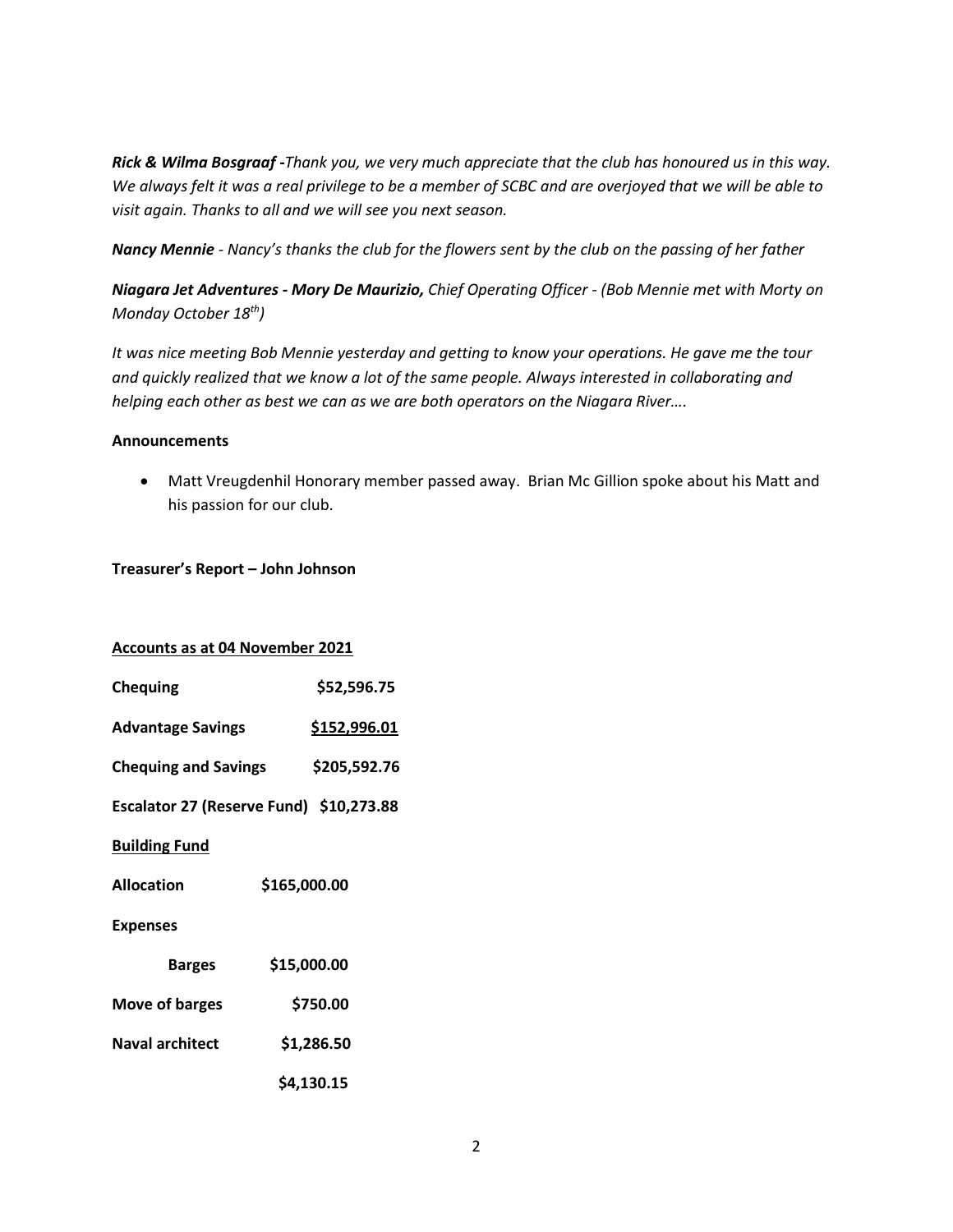| <b>Storage</b>                       | \$1,300.63   |  |  |  |
|--------------------------------------|--------------|--|--|--|
| <b>Delivery of hulls</b>             | \$497.20     |  |  |  |
| <b>Total</b>                         | \$22,954.48  |  |  |  |
| Total                                | \$142,035.52 |  |  |  |
| <b>Interest</b>                      | \$349.79     |  |  |  |
| <b>Sale of Barges</b>                | \$10,610.70  |  |  |  |
| Current Funding Balance \$152,966.01 |              |  |  |  |
| <b>Reserve Fund</b>                  |              |  |  |  |
| <b>Escalator 27</b>                  | \$10,273.88  |  |  |  |
| <b>Chequing</b>                      | \$10,000.00  |  |  |  |
| Total                                | \$20, 273.88 |  |  |  |
|                                      |              |  |  |  |
| <b>Operating Capital</b>             | \$42,596.75  |  |  |  |
|                                      |              |  |  |  |
| <b>Major Expenses to be paid</b>     |              |  |  |  |
| <b>Review Engagement</b>             | \$3559.50    |  |  |  |

**Winter Storage NOLSC \$4,000.00**

**NPC Lease** \$3500.00

**Total \$11,059.50**

- *This is my last treasurers report, and I am very happy to leave the position and club with lots of money in the bank!*
- *We now have a bookkeeper, and we use Quick Books online which has proven very effective*
- Please take a look at the Review Engagement Audit the club affairs were again deemed *compliant with regards to our business operations, structure and finances*

**Motion to accept Treasurer's Report:** Kim Robertson Woods **Seconded by:** Gary Cornet

**Treasurer's Announcements: Review Engagement vs. Internal Audit for 2021 Season –** Bill Salton

• Motion requested to Recess the general meeting.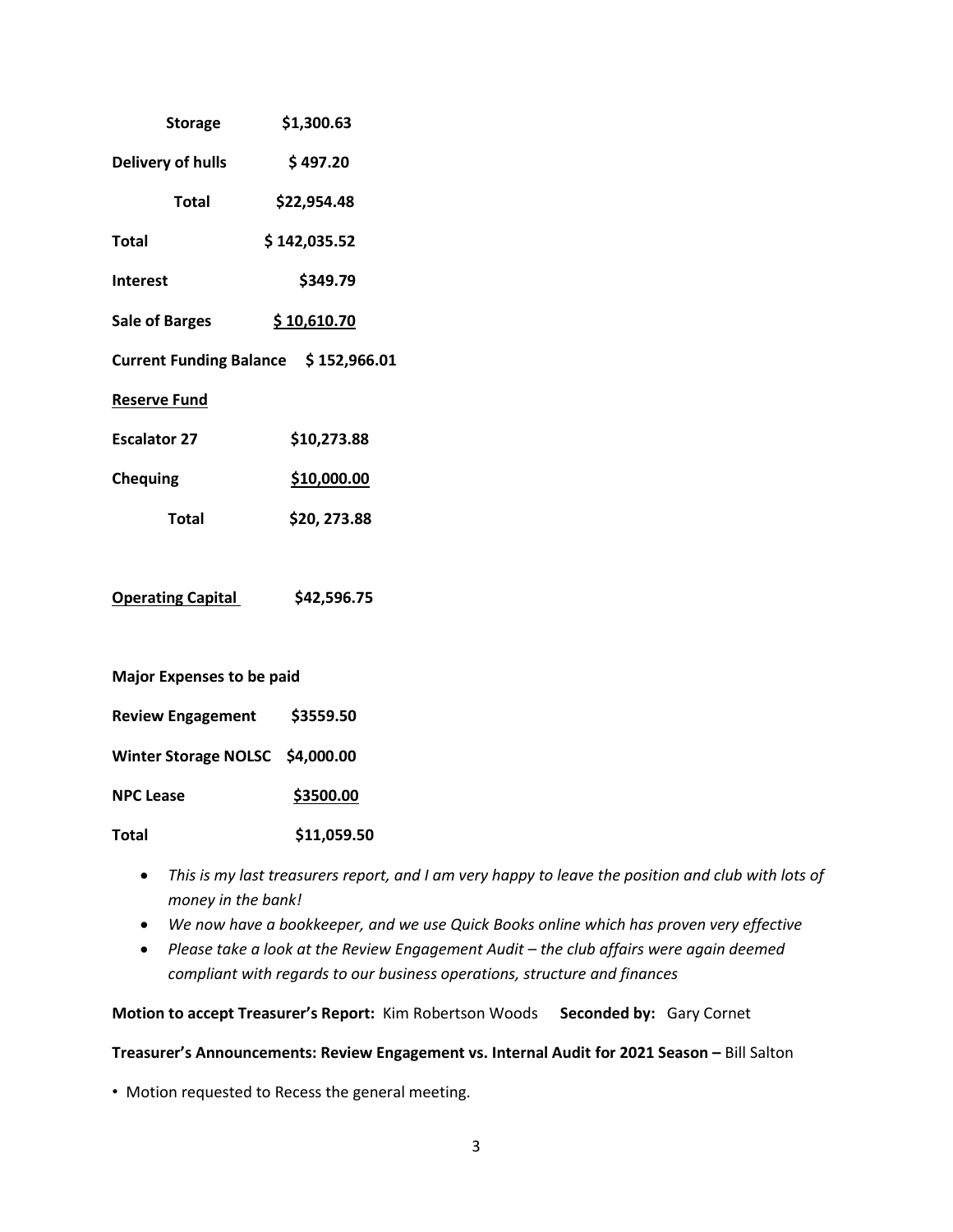#### **Motion to Recess made** by Gary Cornet **Seconded by** Morty Pekar

- Special Meeting called to order to discuss and vote on an "extraordinary resolution" as whether a simple *Internal Audit* is desired rather than a *Review Engagement* for the 2021 Season
	- Acceptance of the resolution requires 80% approval from the membership

#### **Questions/Comments**

**John** – the default audit is an extensive Review Engagement at a cost of \$3,500 annually

**Bill** – financial regulations have changed to allow our club this less costly option. Instead of the formal external review engagement exercise, previous year accounting and business practices are reviewed internally by a club member or a committee composed to conduct and complete the review. This is how the club has traditionally operated.

**Dan** – how long will this be in effect

**Bill** – extraordinary resolutions require an annual vote from the membership

#### **Motion Passed**

**Motion to Adjourn Special Meeting** Doug Munkley **Seconded by** Rob McKenzie

*Regular Meeting Resumed*

#### **Sick Members**

 $\bullet$  n/a

**New Members - Swearing In –** Bill Salton

**New Member(s) swore in this month (seniority ranking according to alphabetical order):** 

**1. Terry Chunick**

**absent**

*Matthew Hurlburt*

*Myles Milligan*

*Welcome aboard!!!*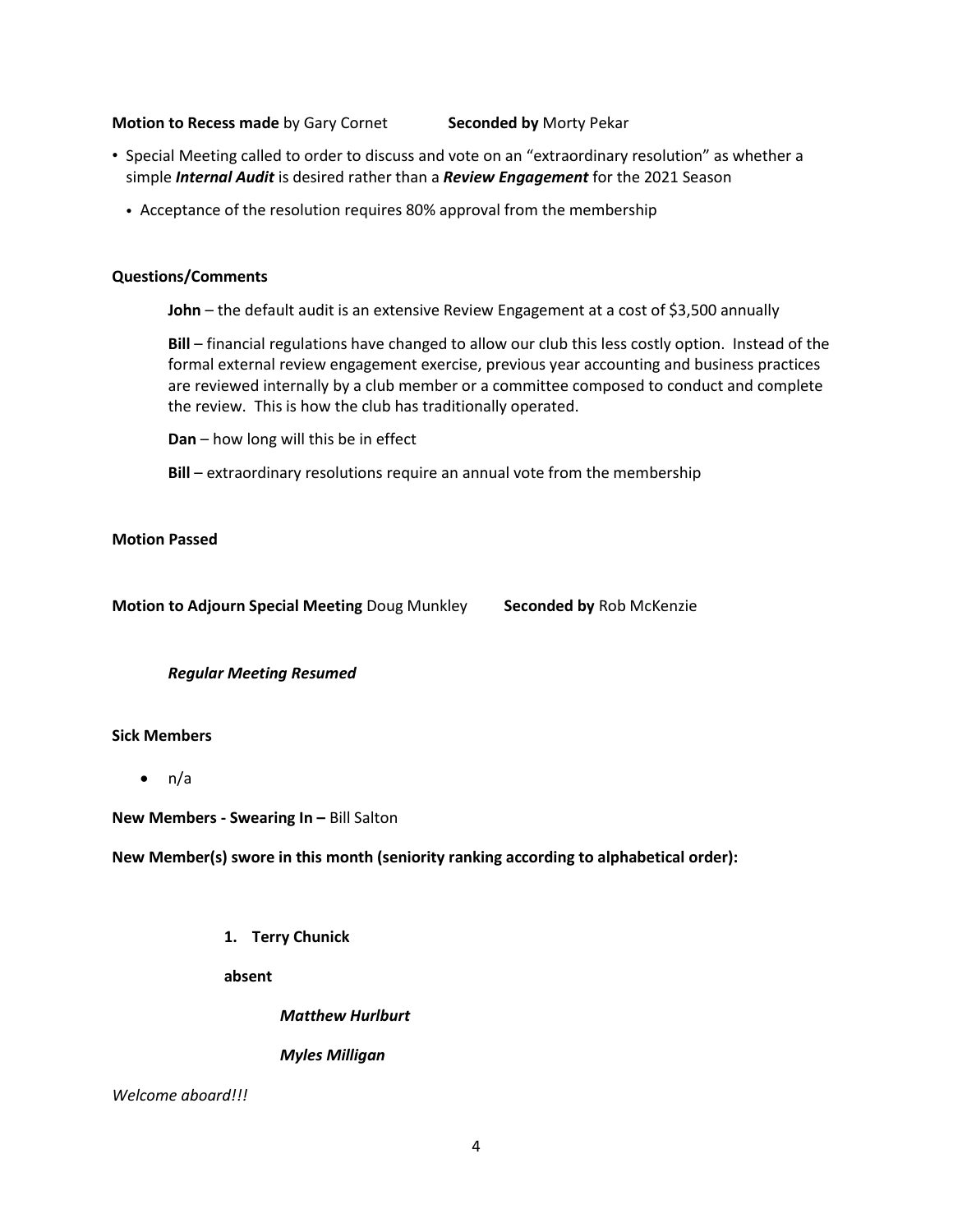## **Vice Commodore's Report - Operations:** James Warankie

- *Special thank you to Bill for your leadership and mentorship these past 3 years…and thank you Jill for all your support for Bill!*
- *And thank you everyone for a very successful haul out, and thank you Greg for stepping in and stepping up in my absence due to work!*

## **Vice Commodore's Report – House:** Greg Wardle

- *I think we had a very good season despite the continuation of Covid 19 impacts*
- *I have enjoyed working with this executive – we accomplished a lot and now we wait for the clubhouse haul out and demolition*
- *I look forward to next season and more club social activities!*

## **Rear Commodore's Report:** Bryant Werner

- *Thank you Bill for your leadership these past few years...I have enjoyed working with you and getting to know you and everyone better*
- *Thank you all for your continuing support!*

## **Social Chair –** Bruce Lee

- *Thanks Bill for the past 5 years serving on the bridge!*
- *Looking forward to the Commodore's Ball this Saturday.*
- *Special thank you to this year's organizers Bill and Dawn Khahn along with Jim and Lori Thwaites*
- *Don't forget to e-transfer money for your tickets to the treasurer*
- *SCBC Clothing Committee will be raffling a gift basket of Club Wears valued at \$175*
- *What a fantastic haul out we had…thank you to the new members for getting involved*
- *Thank you to Glen Eastman and Frank Lovasi for leading the work teams*

## **Dock Chair –** Harvey Freel

- Excellent Haul out everyone…great comradery!
- We are still looking for input as to how to better identify the inside finger docks when they are upside down in the water
- We still need to attach cable from the trees to the docks in the event of high water
	- $\circ$  Rob McKenzie reported that the downstream docks are scheduled to be completed
	- o Brian McGillion complimented Brandon"s skill operating the forklift

## **Projects**

## **New Website Update** – Bill Salton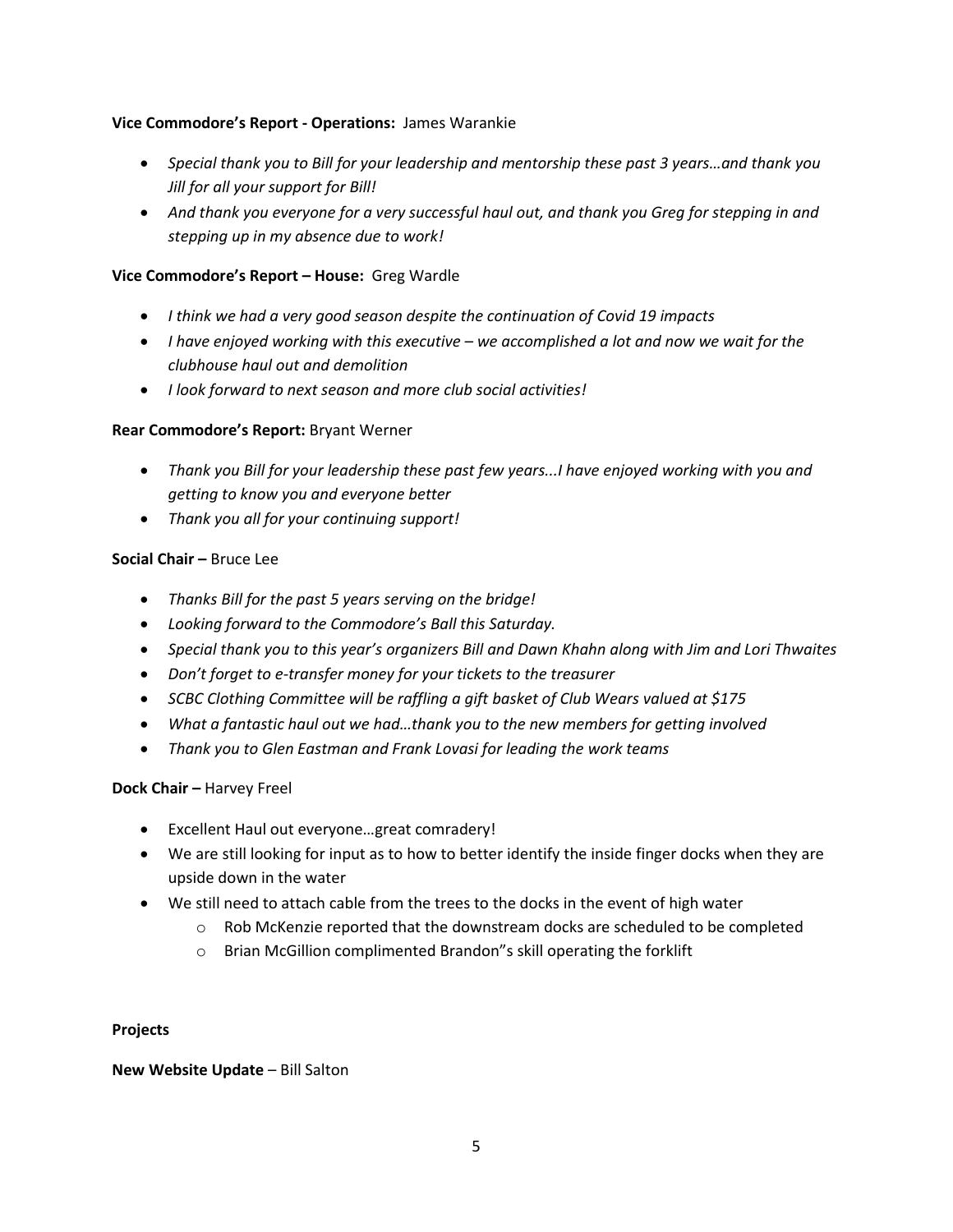- *the member's portal is now up and running*
- *thank you Drew and Lori for all your efforts completing this task*
- *please take a look around the site*
- *the membership list is now available*
- *you can post your own photo*

## **New Building Committee Update –** Dan Grignon Chair

- *I really enjoyed the video of the clubhouse voyage upriver to Queenston*
- *This symbolises the "kick off" of the new build!*
- *Haul Out is Nov 18th and then demotion and inspection of the flotation will follow*
- *Check our website for updates and picture of the new build progress*

## *Bill – all purchases for the new build will require preapproval via purchase order from the treasurer to ensure for greater accountability and control*

## **Old Business –** Bill Salton

**1. Notice of Motion**

**Current:**

**Bylaw #1:**

## **7.05 The Treasurer shall:**

**(e)** Each year draft a Budget for the Club by March 15 and submit same to the Bridge for consideration and approval by March 31. The Treasurer shall present the approved draft Budget to the Members' Meeting in April and shall move that same be approved by Resolution of the Members;

## **Bylaw #2: Article 3 -Budget**

Pursuant to Article 7.13 (e) of By-law # 1, each year the Treasurer will draft a Budget for the Club by March 15 and submit same to the Bridge for consideration and approval by March 31. The Treasurer shall present the approved draft Budget to the Members' Meeting in April and shall move that same be approved by Resolution of the Members. The Members remain the ultimate funding authority.

## **Proposed:**

**Bylaw #1:**

## **7.05 The Treasurer shall:**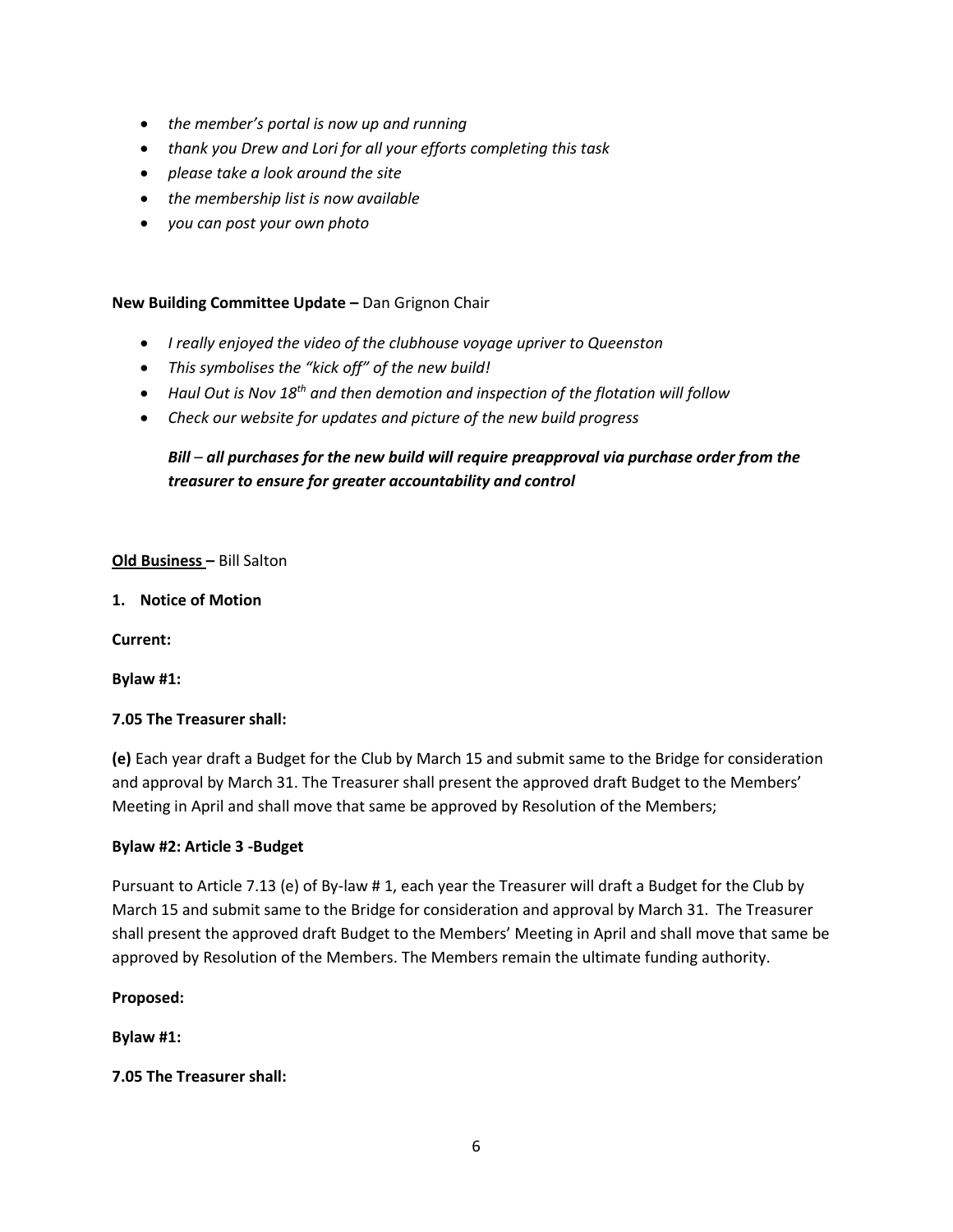**(e)** Each year draft a Budget for the Club by January 15 and submit same to the Bridge for consideration and approval by January 31. The Treasurer shall present the approved draft Budget to the Members' Meeting in February and shall move that same be approved by Resolution of the Members;.The Members remain the ultimate funding authority.

## **Bylaw #2: Article 3 - Budget**

Pursuant to Article 7.13 (e) of By-law # 1, each year the Treasurer will draft a Budget for the Club by January 15 and submit same to the Bridge for consideration and approval by January 31. The Treasurer shall present the approved draft Budget to the Members' Meeting in February and shall move that same be approved by Resolution of the Members. The Members remain the ultimate funding authority.

• **Motion Passed**

## **2. Notice of Motion**

## **Current:**

**6.05** The Past Commodore shall be the most recently retired Commodore, and shall continue from year to year while his successor continues as Commodore.

## **Proposed:**

**6.05** The Past Commodore shall be the most recently retired Commodore, and shall continue from year to year while his successor continues as Commodore.

**6.05.01** In the event the current Commodore resigns or is removed, the position of Past Commodore in the following term shall remain vacant until the subsequent Commodore retires.

• **Motion Passed**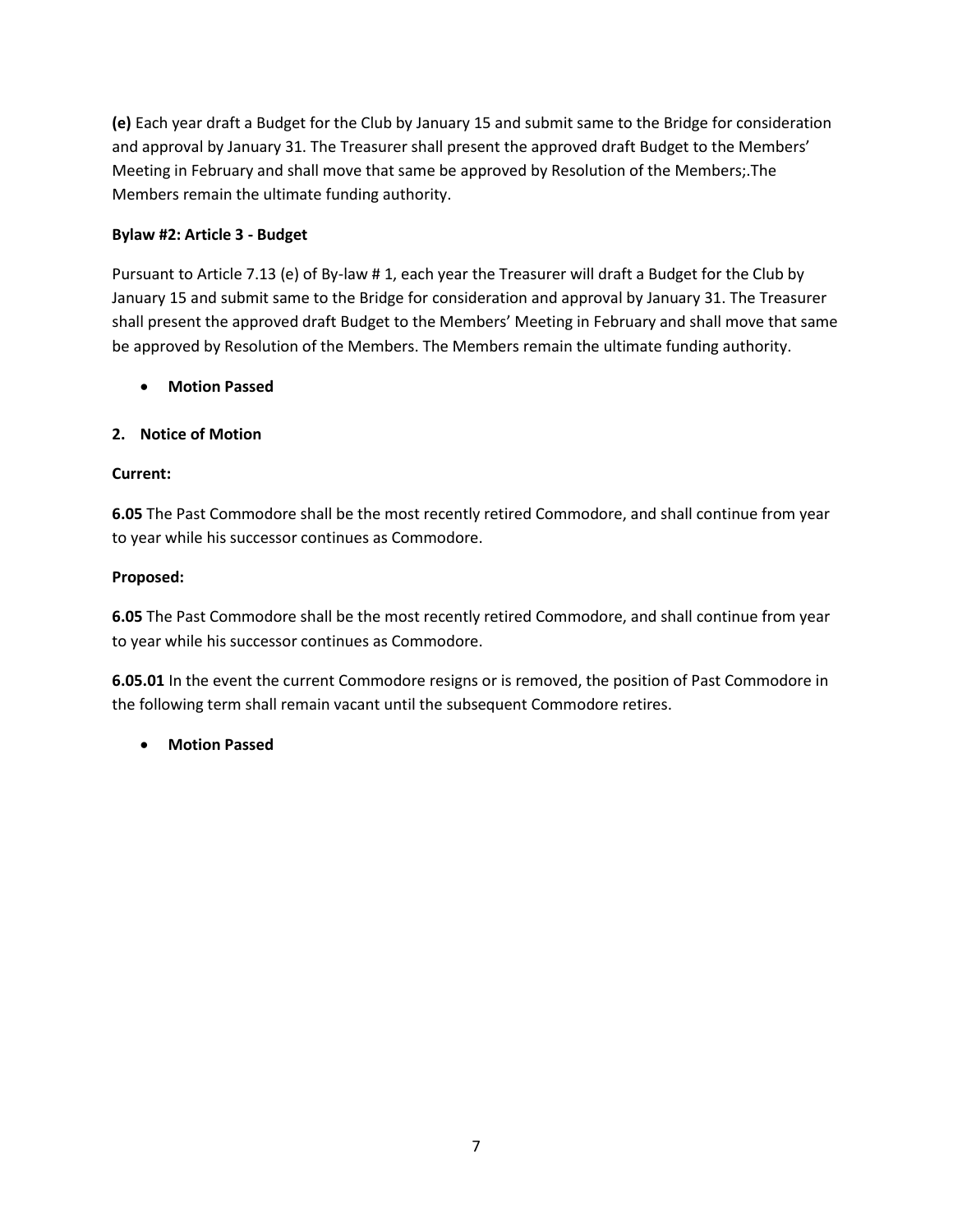#### **NEW Business –** Bill Salton

#### **Nominations and election results for the 2022 Executive**

#### **Nomination for Treasurer**

• *Lorne Bjorgan* – accepted

#### **Nomination for Secretary**

• *Christian Tufnell* - accepted/acclaimed

#### **Nomination for Rear Commodore**

• *Bryant Werner* – accepted/acclaimed

#### **Nomination for Vice Commodore House**

• Sheldon Randall – accepted/acclaimed (Darryl Adams – did not stand)

#### **Nomination for Vice Commodore Operations**

• *Greg Wardle* – accepted/acclaimed

#### **Nomination for Commodore**

• *James Warankie* – accepted/acclaimed

**Closing Remarks –** Bill Salton

#### *Congratulations to the 2022 Bridge!*

#### **Please note – the next meeting will be held on Wednesday December 1st**

Notifications to follow.

**Motion to Adjourn Jasper Zwarts Seconded by Frank Lovasi**